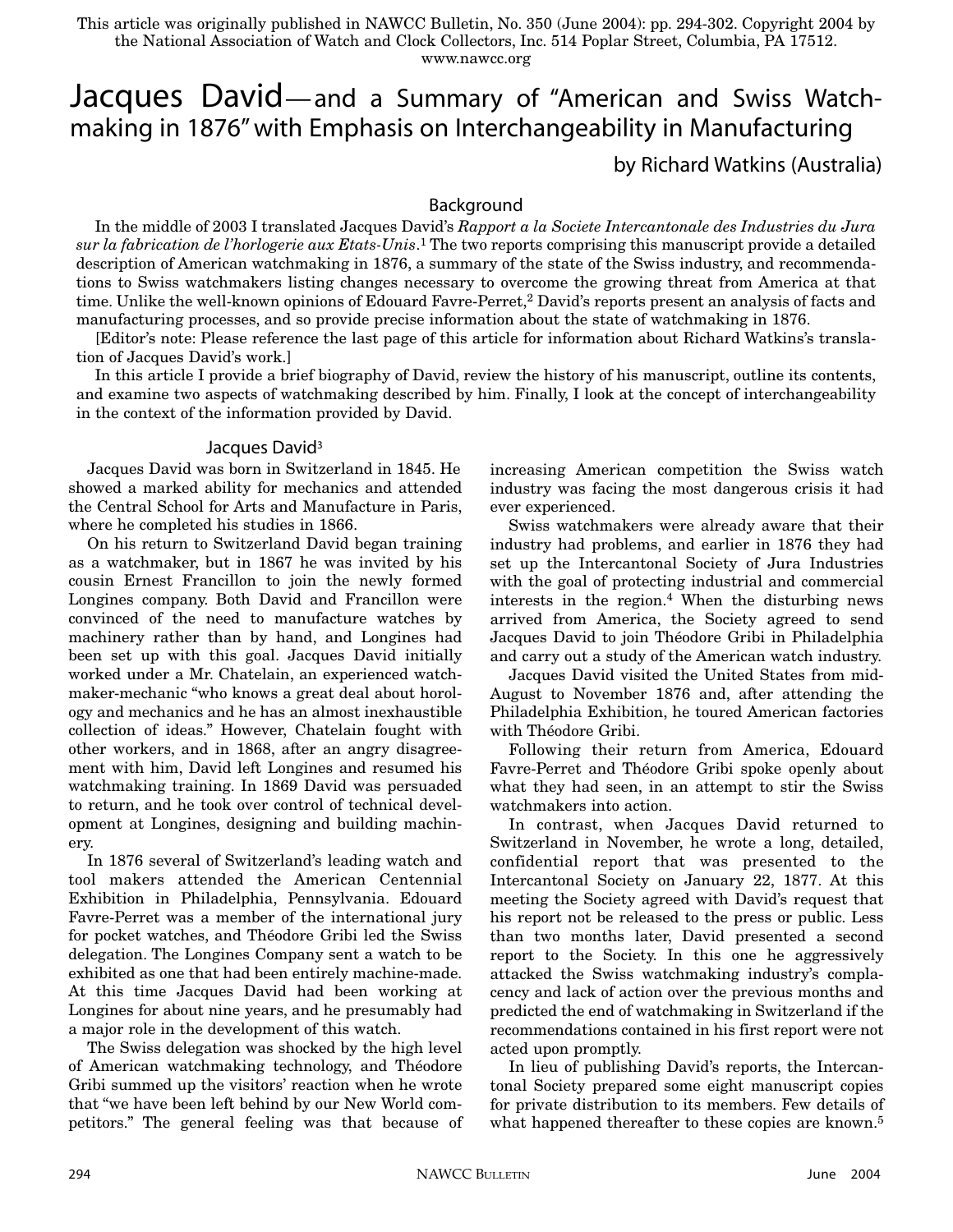But, although his reports disappeared from view, all indications are that David's warnings were heeded. As Jean-Marc Barrelet wrote:

*Jacques David, Théodore Gribi and the others were the principal agents for the modernization of the Swiss watch industry. With courage and perseverance they convinced the tardy of the need for mechanization and the need to persuade the watchmaking world to move from the bench into the factory.*

In later life David continued to work for Longines. He became the company's director in 1880 and over the years was involved in many horological organizations in Switzerland.

We are extremely fortunate that the Longines Watch Company found a copy of David's reports. In 1992, on the occasion of the company's 125th anniversary and 115 years after the manuscript had been written and suppressed, Longines published a facsimile of the document.

From this history we can reasonably conclude that Jacques David, with about ten years of experience in watch and machine making at Longines, was in a position to make a competent, correct assessment of the state of American watchmaking. Consequently we can be confident that his reports provide an accurate description of watchmaking by machinery in 1876.

## The Reports

Jacques David's first report comprises 108 handwritten foolscap pages with in-text illustrations, and eight hand-drawn plates containing diagrams of tools. After an introduction it is divided into seven sections:

1. *Number and Importance of American Factories*. This provides a brief history of watchmaking factories in the United States and their status in 1876. The emphasis is on the Waltham and Elgin companies.

2. *Financial Conditions.* An assessment of the cost of setting up, tooling, and running a watch factory. Included is an estimate of the cost of manufacturing a watch based on annual expenditures. There is a discussion of general financial conditions and the likelihood that American factories could manufacture watches more cheaply than Swiss firms.

3. *Interior Organization.* This describes the administrative organization of the factories; their regulations, principal officers, departments, accounting, stores, payday procedures, notebooks, apprentices, and general conditions. It includes information on rates of pay, female workers, and housing.

4. *Production Quantity and Quality.* An assessment of the total annual output of American factories and its distribution amongst models and grades. There are remarks on price competition, patents, and the rating of American movements.

5. *Sales.* A brief section on distribution methods, exports, and advertising.

6. *Methods of Manufacture.* This section is the main part of the report. It begins with the general principles underlying American manufacture and the focus on machine design and construction. Then the process of manufacturing a watch (probably largely based on David's observations at the Waltham factory) is described step-by-step. This is done by detailing the work done in each of the main workshops: cutting, steel, plate and screw, the motion room, escapements, jewel making, jewel setting, preliminary assembly, finishing, balances, dials, and cases.

7. *Conclusions.* David begins with an assessment of the Swiss watch industry, arguing that Swiss manufacture would be destroyed by American exports unless immediate action was taken. He then specifies ten recommendations for restructuring the Swiss industry, including adoption of American methods, education, patents, and standards.

Some of the information in the first six sections has been available from other authors.6 David's analysis is nevertheless important because it provides a coherent, contemporary examination. The last section is fascinating, being a very clear assessment of the state of the Swiss watchmaking industry and presenting recommendations that summarize the ensuing development of that industry.

The second report, presented in March 1877, consists of only 12 pages. It is an aggressive attack on the attitude with which Swiss makers received (and ignored) his first report. As a focus, David refers to a letter from A. Lange & Sohne and demonstrates that the arguments in this letter, and those expressed by other people, were wrong. He provides further evidence that the American factories were in the process of taking over all of Switzerland's markets, and that Swiss watch sales were dropping dramatically. David concludes by reasserting that the Swiss industry had to immediately adopt American organizational and machine manufacturing techniques in order to survive.

Because the American manufacturers cooperated with their Swiss guests, David's reports on their technology cannot be viewed as industrial espionage. Even so, the suppression by the Society of the reports was due to fears that the American companies would become uncooperative if they realized they were helping their main competitor.

At the start of Section 6 in the first report, David lists seven general principles under which American manufacturers operated. The first three principles are:

1. Make everything with machines that can be done so.

2. To obtain economy and uniformity, avoid the intervention of handwork and suppress it wherever possible.

3. To obtain complete uniformity, so that all parts are interchangeable with the aims of facilitating move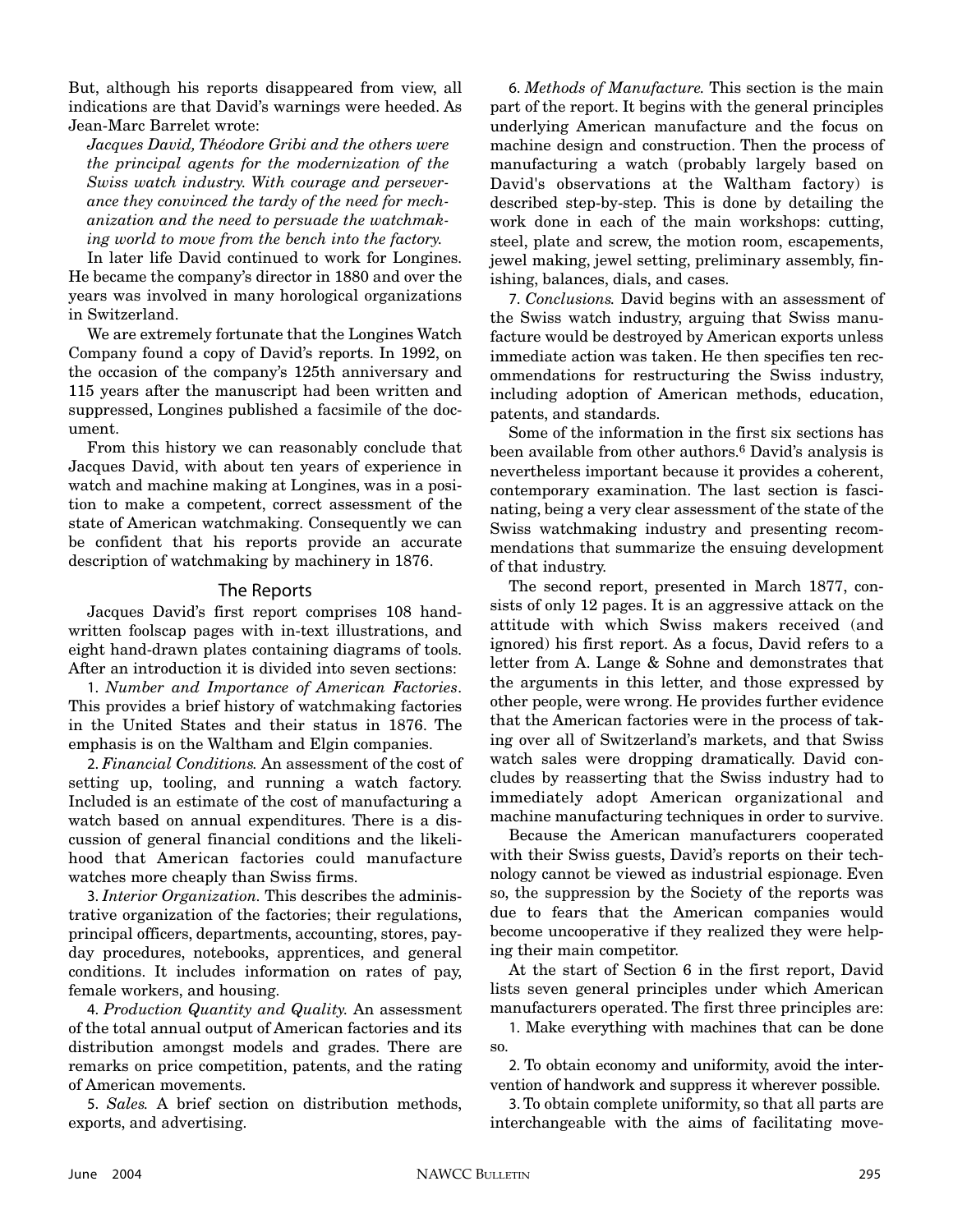ment assembly and reducing the work of repairers to a minimum.

It is clear that for David these are the most important aspects of the American system, and his report focuses on interchangeability. In Section 2 of his first report, he shows that about half of the cost of making a movement is labor, a point the watch factory managements were well aware of. These three principles simply state that to reduce costs, labor must be reduced; and to reduce labor, manufacturing must be done by machines, and assembly should simply be the mindless insertion of interchangeable parts.

Although most of the processes described by David relate to interchangeability or lack of it, some other aspects of manufacturing are also examined. For example, one of the most interesting tools described by David is for making epicycloid wheel and pinion cutters.7

In this paper I will examine two tools described in Section 6 of the first report. The first is the method used to manufacture interchangeable plates. The second is the way in which American manufacturers overcame a lack of interchangeability.

## Interchangeable Parts—Platemaking

In order to understand some of David's statements, it is necessary to be aware of his view of interchangeability.

Interchangeability can be defined in various ways. One approach is exemplified by Hoke, who says "interchangeability meant different things to different manufacturers," and that final adjustments can be and were made to "interchangeable" parts.<sup>8</sup> Thus he argues, with regard to Waltham: "Watches were also interchangeable within the confines of this new definition of interchangeable. Most parts . . . were completely and fully interchangeable, while some parts were interchangeable until assembly. . . ." In contrast, Landes provides a strict definition of interchangeability: "the ability to choose any part in a pile and insert it in its place, where it functions without further adjustment or treatment."9

David's view of interchangeability matches the strict definition. That is, if a part needs further adjustment he did not regard it to be interchangeable.

The basic steps for making interchangeable plates are relatively simple, and David glosses over them.10 The plates were purchased from the Scoville Brass works and then dressed and turned. The reference points for all later operations were the three holes for the dial feet. These holes, as well as the pillar holes, were made using a punch. At the same time "points" marking pivot holes were made; these would be drilled or opened for jewels later. In addition, at later stages many other features had to be accurately cut, including recesses and holes for steady pins and jewel screws.

The processes involved in making recesses and holes are, in principle, straightforward and David says little about them. But ensuring they are placed and sized accurately is not. David's explanation follows:

*To bore the other smaller holes exactly in their places (like those for chaton screws, steady pins and screws for cocks, balance spring studs, etc.) the plate is locked in a plate gauge where it is positioned by the holes which have just been cut. One face of this plate gauge carries holes furnished with hard steel canons. These canons are the exact sizes and in the exact positions which the holes must occupy. They are not only used to guide the drill bit, but also to measure it. The other face of the plate gauge has larger holes to let the drilling shards escape.*

Hoke provides a fuller explanation of the method. The plate gauges or jigs produced from masters were clamped onto watch plates. Each plate then passed through a number of drilling stations where workers operated three-spindle drill presses. At each station the holes corresponding to the available drill sizes were drilled and the plate then passed on to the next station, with its gauge attached, where further holes were drilled.

Central to drilling plates accurately is the ability to produce a number of precise *plate gauges* from the original caliber model. David describes this operation in detail:

*The master plates for the pillar plates, for turning, drilling, jewel setting, etc., must be made very exactly so that these parts go together without any need to alter them. <sup>12</sup> To arrive at this result, an eccentric platform is used for the construction of the master plates (see Figure 1). This platform is composed of a large disc A in which is adjusted an eccentric disc B. In this disc B is another disc C. These three discs can turn one within the other, held by strong friction, and they can be locked in position by two pairs of clamps DD and D'D'. The interior of disc C has a large recess E in which the master plate to be constructed can be adjusted. These master plates are, moreover, locked in this recess by 2 pins pp' so that they can occupy only one position in the disc C. The master plates in E and the points pp' are made identical one with another using suitable gauges. In consequence of the arrangement of the discs A, B, and C, any point on the disc C can be brought to the center of the platform A.*

*So when there is a master adjusted exactly in the recess of C, each hole of this gauge is successively centered, and for each hole a reference mark is traced between discs A and B and another reference mark between B and C. For each center a hole is bored on the edge of the disc C which precisely fixes it to disc A by a carefully turned pin. The holes of the master plate, the reference marks between the discs and the holes for the fixing pins are all numbered with the same figure. This*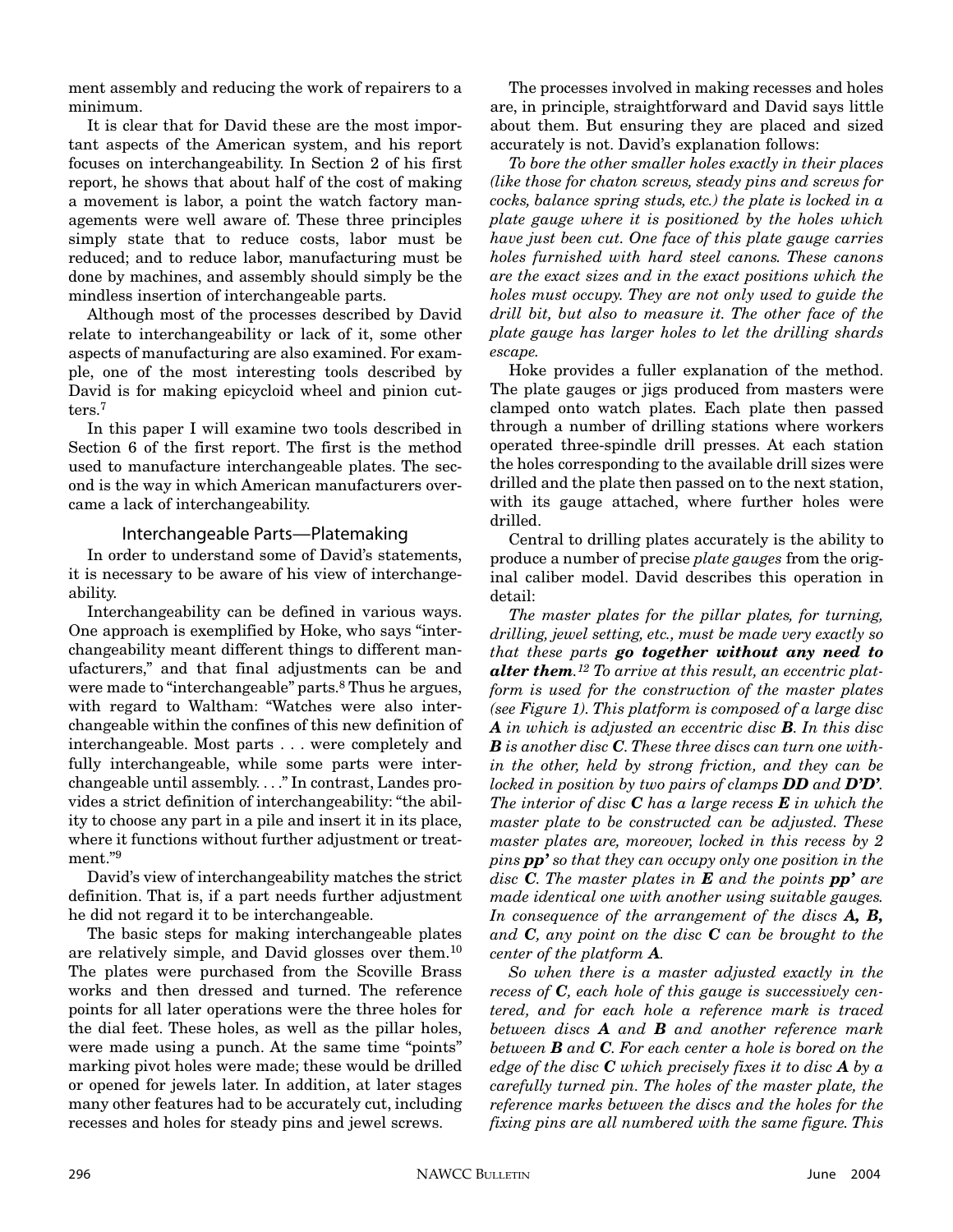

*delicate and extremely time consuming work being finished, there is now the means of transferring, in a rigorously exact way, the points of the gauge in their correct relative positions to any plate which is carefully adjusted in the recess of the disc C.*

David gives no indication of the effectiveness of the master plate tool described above, from which we can conclude that plates were manufactured to sufficiently small tolerances to be interchangeable.<sup>13</sup>

#### Unique Parts—The Record

As I have noted, David's concept of interchangeability matches the strict definition given above. An example of this is his description of the manufacturing of barrel arbors: "It is admitted that any tempered and polished steel part cannot be absolutely in conformity with a specification. The variations are extremely small, and the workmen are given permission not to be delayed by small irregularities in the barrel arbors." That is, it is far cheaper and faster to accept barrel arbors that are not interchangeable and adjust the barrel holes to suit. As barrels and their arbors should never need replacing during the life of a watch (perhaps a rash assumption!), the lack of interchangeability only affected manufacturing. This problem was solved by the ubiquitous *jewelling calliper rest*, the barrel holes being enlarged to suit each particular arbor.<sup>14</sup>

The same problem arose with all other pivots. Despite using automatic or semiautomatic pivoting machines, pivots varied in both diameter and length and these variations exceeded acceptable tolerances. These variations would have been due largely to hardening and tempering after pivoting and the following smoothing and polishing using wigwags.<sup>15</sup>

Not only were pivots unique; jewel holes were also not interchangeable. Although jewels were cut to effectively identical external dimensions, the hole itself varied beyond acceptable tolerances. All jewel holes were measured and the jewels sorted and stored by hole size.

David rightly regarded pivot variation as a very important problem and he spent much space examining the American solution. To quote the main part in his report:

*When the barrel and the center wheel have been planted, all the other mobiles are placed in the movement boxes (that is to say, the third wheel, the fourth or seconds wheel, the escape wheel, the pallet and lever, and the balance).*

*Then there is a special operation completely unique to the American factories and which has had a great influence on the success that their movements have obtained at this moment. This operation is called the Record. Recording consists of noting in a table the diameters of the two pivots of the five mobiles indicated above, and the lengths of these pivots. This measuring is done very carefully for each part in the movement box and noted with the movement number. When that is done, the necessary jewels are put in each box, in agreement with the list of pivot sizes which has been just made. This last operation is simple, since all the jewels and chatons are sorted according to their hole size. The jewels are naturally selected in order to have suitable side play on each pivot.*

*Even if a movement is to have only top plate jewels, or some mobiles are not to be jewelled at all, the sizes of all the pivots are noted, and a female worker passes a numbered broach through the holes which are not to be jewelled. These holes do not need any retouching.*

*Jewel setting is done exactly according to the specifications in the Record, which the jewel setter has with him to check in case of any doubt.*

*It should be realized that if a mobile needs to be replaced later it is sufficient to send the movement number to the factory to receive an exactly similar mobile. The Record is also useful if there is an accident with a movement box before the chatons are fixed. The woman who specialises in these operations quickly sorts the mixed chatons and puts them back in their places. Repairs which occur during work on the movement and which involve changing a mobile must refer to the Record. This requirement necessitates a special control of repairs.*

*The Record also notes the size of the impulse pin, or the size of the fork notch, so that a replacement lever or roller can be sent for with the same ease as with pivoted mobiles.*

*The record sheet in each movement box, after having been in circulation in the workshops during the course of manufacture, arrives at the office where it is preserved in the event of a request for a repair part from outside.*

Two inescapable conclusions can be drawn from this description: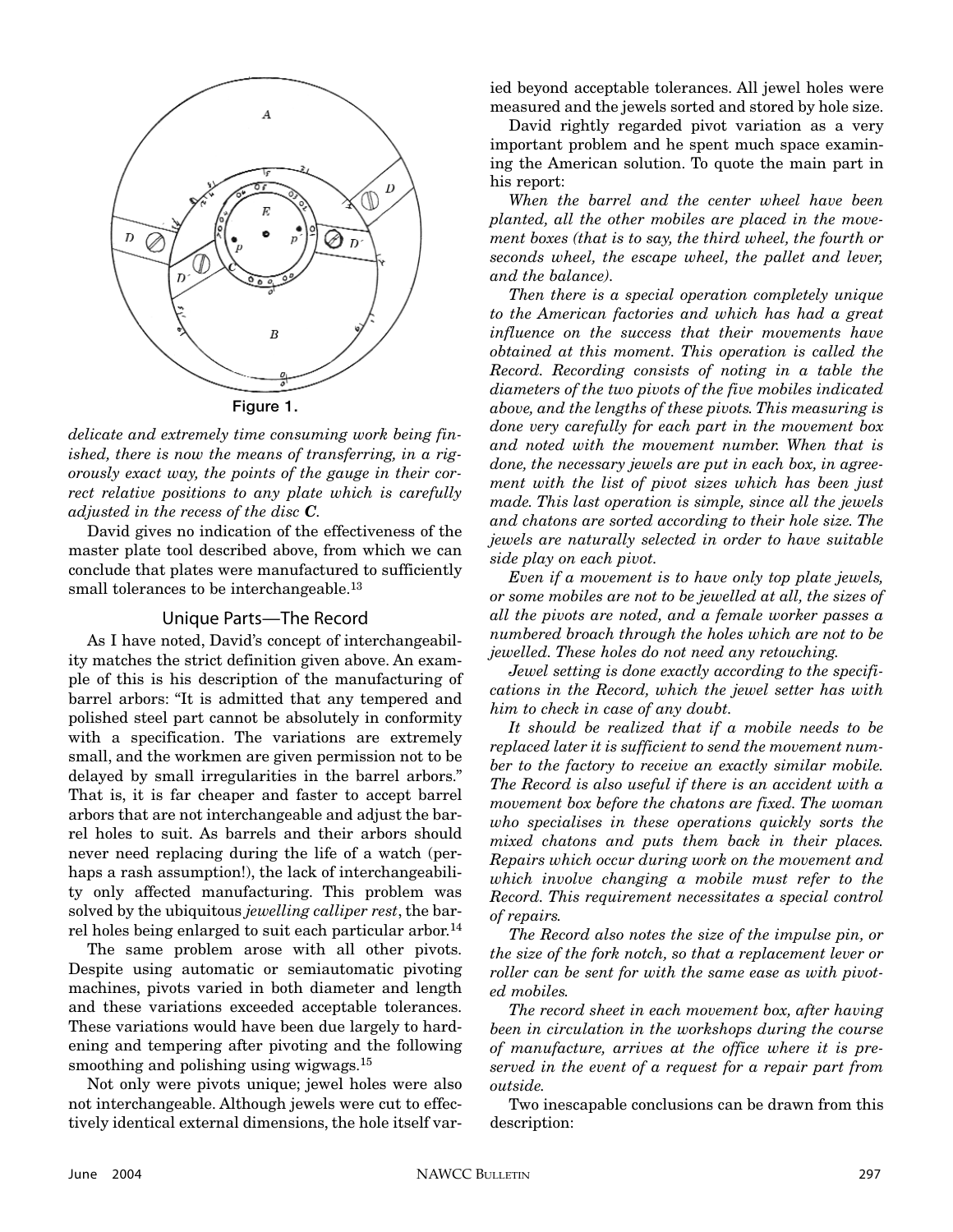1. Irrespective of the view of interchangeability adopted, these parts were not interchangeable with respect to repairs made outside the factory after the movements had been sold.

2. American watchmakers regarded jewels and pivots as unique and not interchangeable. Indeed, the Record shows that watch manufacturers regarded each watch as unique, and each watch required a precise, unique description.

David places considerable stress on the advantages of the American watch in this regard: "From the point of view of repairing, the advantage is even larger and the watch merchant has notable economies by buying a new piece from the factory instead of trying to put a defective part in order.... The merchant can dispense with maintaining a repair shop, which is necessary for Swiss watches."

Thus, although in 1876 American watches were not made from fully interchangeable parts, the Record enabled the purchaser and repairer to treat them as though they were. Hoke quotes a *Scientific American* advertisement of 1884 saying that Waltham kept "accurate records of all its watches" and that "the owner need only send on the number of the movement to enable the factory to supply an exact duplicate" of a part. The implication was that the movement number was only needed to pick a part for the correct caliber, rather than to enable a noninterchangeable part to be made.

*A is the left edge of the graver which turns the shoulder of the chaton. B is a center which rests against the jewel. The distance between A and B varies according to the lengths of the mobile's pivots. The movement is placed between the centers e and g, with the top plate resting against g. The center f rests against the flat face of the top plate jewel; for that to happen f passes through the hole in the pillar plate. In the same way the center e rests on the shoulder made for the chaton in the pillar plate hole. Thus the distance between the ends of e and f is the distance of the planting of the two jewels.*

*If a correctly pivoted (standard) mobile is put between c and d, the position of the graver can be adjusted with respect to the point B in such a way that the graver A finds the edge of the chaton slightly higher than the jewel (as indicated in Figure 2). The difference between m and n will give end play to the mobile.*

*This first adjustment of the relative positions of A and B being done, it should be understood that if a mobile is introduced which has long pivots, the point B will overlap the graver A and the shoulder turning will be shallower than with the correctly pivoted mobile.*

*This chaton when put in place will descend into the hole less than the normal chaton.*

*If, on the contrary, a mobile is introduced which*



## Pivots and Jewels

As jewels and pivots could not be manufactured interchangeably, the watch factories had to develop specific and sophisticated techniques to overcome this problem. David provides a very clear description of the method used: *The mobile pivots do not have exactly the same length, either because of turning or as a result of polishing.16 These errors are rectified in the following way, by an operation as delicate as it is ingenious.*

*The chatons of the top plate are set up and the top plate is mounted on the pillar plate.*

*The difference between pivot lengths is allowed for by the chaton of the pillar plate. A shoulder is turned on it in order to insert it further into the plate if the mobile pivots are short and to insert it less if the mobile it must receive has long pivots. To be turned in this way, the chaton is gripped in a chuck to the left of the slide rest (shown in Figure 3).*

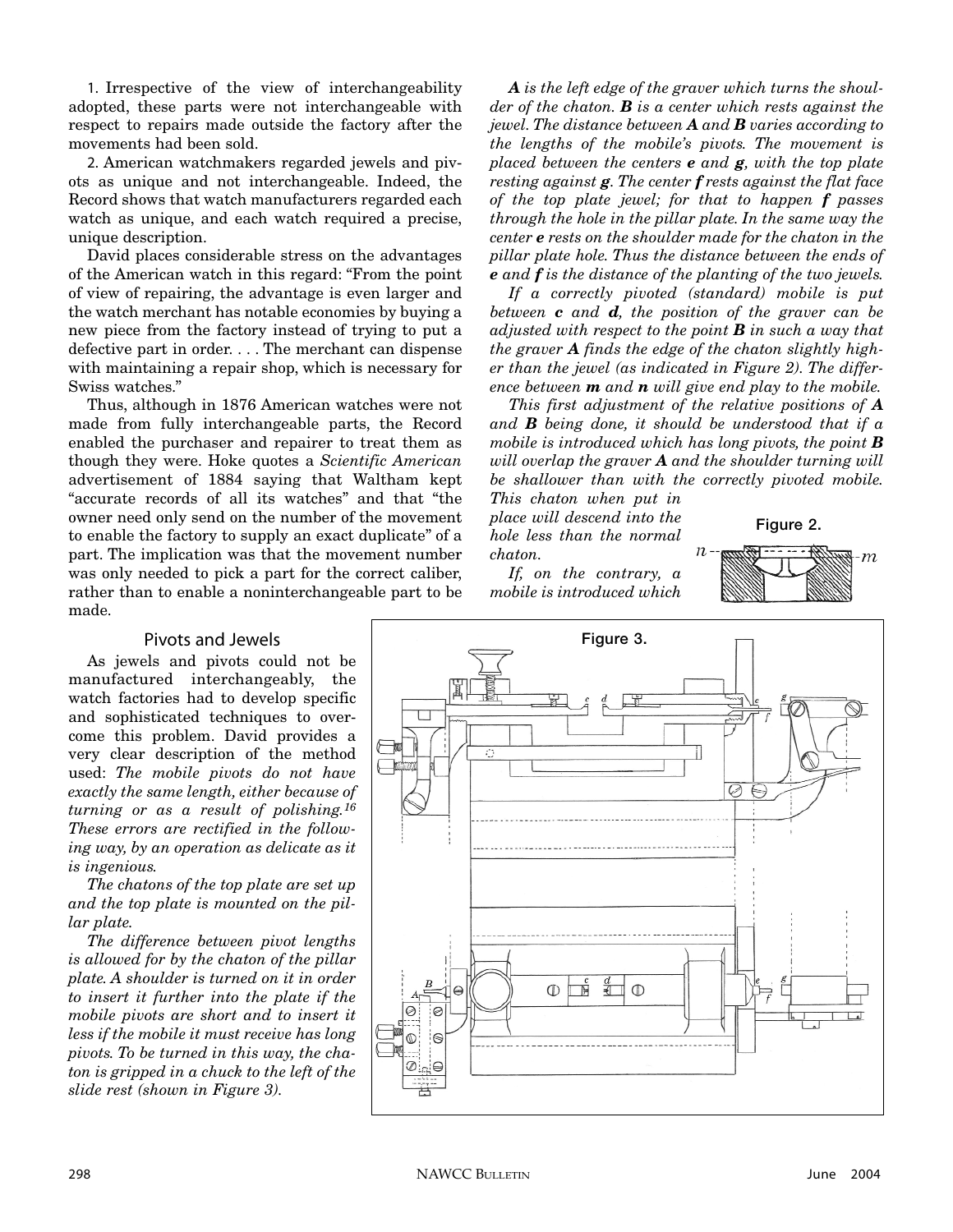*has pivots shorter than the standard, the point B will be held behind the graver and the graver will remove more material from the chaton. The chaton, when set up in the plate, will descend farther than the normal chaton and the mobile will not have too much end play, even though its pivots are too short. The shoulders of all the chatons which go in the pillar plate are turned in this manner.17*

*If there are no jewels, which happens in ordinary movements, end play is given by placing the wheels and testing them. The plate is recessed more or less to suit, using a hand-held or preferably a fixed graver.*

One interesting consequence of this explanation is that we can be reasonably sure that many of the gauges illustrated in Hoke and other books have nothing to do with interchangeability; they were used to create the Record and so compensate for a lack of interchangeability.

#### Interchangeability

I shall begin by examining the strict definition of interchangeability previously given, which is in accord with David's approach.

The problem of interchangeability only arises when components that must fit together are mass-produced, so that a complete item is constructed by putting together a random selection of such parts. It does not arise when an item consists of only one component or when the components for one item are manufactured entirely separately from the components for another similar item. Although in both of these cases the parts might be made precisely enough to be "interchangeable," interchangeability is unnecessary and has no effect on production or the quality of the items produced. Indeed, the mass production of items by machinery necessarily produces very similar, potentially interchangeable items, irrespective of whether interchangeability is a goal. However, most manufactured items, even as trivial as a spade, involve fitting parts together (the blade and handle), and the question of interchangeability occurs.

As a simple case, consider two circular parts that must fit together, with one inside the other; for example, a pivot and its corresponding hole in a watch plate.

No matter how good the manufacturing process is, pivots and holes will vary in diameter. In the mass production of a piece some variations in size and shape are inevitable, due to play in the machines, wear of cutting tools, and changes in the size, shape, and consistency of the raw material. For example, small changes in the thickness of wire can affect where and how it is gripped in a lathe chuck and seriously affect the size of the finished piece (which is why the invention of the slide spindle by Charles Mosely was so important). Consequently a part is defined to be *interchangeable* with another part if both lie within prescribed *toler-* *ances*. That is, if the diameter of a pivot varies between *D*+*d* and *D*-*d*, and the diameter of the hole varies between  $H + h$  and  $H - h$ , then pivots and holes are interchangeable if and only if:

1. The largest pivot is smaller than the smallest hole,  $\boldsymbol{D}+\boldsymbol{d} < \boldsymbol{H}\cdot\boldsymbol{h}$ , and

2. The range of *side shakes* from (*H*-*h*)-(*D*+*d*) (the largest pivot in the smallest hole) to  $(H+h)\cdot(D-d)$ (the smallest pivot in the largest hole) is acceptable.

So in this instance interchangeability depends on being able to create a manufacturing process that ensures the values of *d* and *h* do not exceed predetermined limits.19

In some cases the criteria for interchangeability are simpler and the tolerances large. For example, the diameter of a sink in a plate has to be greater than the largest wheel to be put in it, but otherwise its size is fairly arbitrary. Another case is that, because pinions are often quite long, the position of the meshing wheel on its arbor is not subject to tight constraints. David points out that, because American wheels were mounted friction-tight on their arbors, they could be moved to mesh with a different part of a worn pinion. The Swiss riveted wheels onto pinions, and repairers could not take advantage of the unworn parts of a pivot.<sup>20</sup> However, in most cases the criteria for interchangeability are much more complex. Endshake, as we have seen, is also important in the case of a pivot, and this depends on arbor length, the distance between the plates, and the lengths of both pivots, all of which measurements have tolerances and which must lie within acceptable ranges. Obviously the planting positions of a complete train are dependent on the interaction of many tolerances, and the making of master plate gauges is critical to success.

Acceptable tolerances vary from one part to another and change in different circumstances. A watch pivot with a diameter of 0.1 mm, for example, may be only acceptable if it is within 0.01 mm of its correct size, an accuracy of about  $1:10<sup>21</sup>$  In contrast, a 45 mm diameter seat for a dial plate in a pocket watch case would be unacceptable if it could vary by 1:10 and be 40.5 mm or 49.5 mm. Equally, it would be pointless to turn the seat within 0.01 mm, an accuracy of 1:4,500.

Such dimensional tolerances are not the only constraints; other factors also have to be controlled within acceptable limits. For example, very small changes in the quality of steel in—and in the hardening and tempering of—balance springs, will dramatically alter their behavior, even though the springs may apparently be identical in shape and size.

Clearly the ability to machine interchangeable parts depends on the ability to design and construct a suitable machine that will consistently work to the required accuracy. Of course, the smaller the part the more difficult it is, but the shape and critical dimen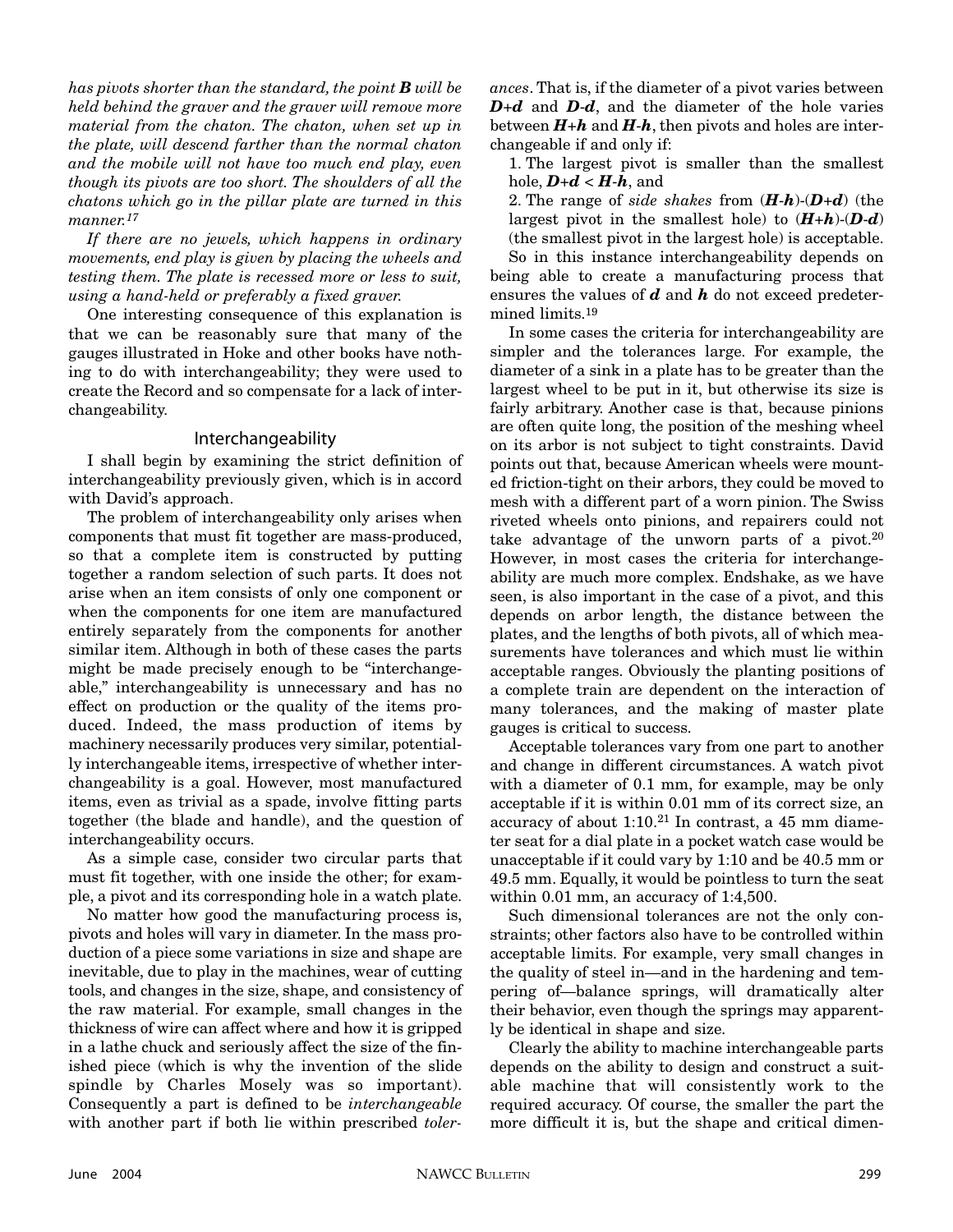sions are very significant. So it is far easier to turn a round pin than to make a square peg. Similarly, it is much easier to make screws automatically than it is to cut levers for escapements.

Finally, tolerances vary with manufacturing objectives. The production of adjusted watches of chronometer standard requires very high accuracy in part production and involves considerable hand finishing. Ordinary, good-quality watches could, in contrast, be assembled from mass-produced parts with relatively little hand finishing, and constraints are even weaker for very ordinary products. David discusses the impact of the American Civil War and the manufacture of very cheap movements such as the Broadway, and he notes that "another advantage, which is of some importance from the point of view of the economy of manufacture, lies in the fact that a quality of parts can be used in these very ordinary movements that, because of defects . . . had until now been discarded." Landes suggests that "truly interchangeable components" for jeweled watches were not produced until the 1930s and "many parts were altered and adjusted by hand."22 But the same could not be said of cheaper "dollar" watches, where larger tolerances and lower accuracy enabled interchangeability to be achieved much earlier.

The adoption of a flexible definition of interchangeability, such as that suggested by Hoke, makes it easier to examine the subject, but it hides important distinctions.

One difficulty with such flexibility is deciding where to draw the line: When is a part interchangeable and when is it not? How much adjustment is permitted for a part to be still considered interchangeable, and how much adjustment indicates a unique part? Standardized English movements in the grey (manufactured in Lancashire) might be considered interchangeable because, after adjusting (e.g., finishing pivots, planting the train) they worked.23 Perhaps more interesting are the movements made by Japy. Landes quotes an 1818 essay that says: "The pieces are all perfectly alike, the parts always match. . . . the maker who works up the rough movement loses no time in examining and contriving." But if these movements, massproduced in vast quantities, were interchangeable, why then were the developments at Waltham regarded with amazement and awe? I doubt if anyone would seriously suggest such English and French parts were in any real sense interchangeable.

Another problem is the assessment of causes. In Hoke's very good analysis of private-sector industries, he says of wooden-clock makers, "they made their parts only as interchangeable as necessary," correctly stressing the fact that cost was a fundamental factor, the concern being with what could be called *economic interchangeability*. <sup>24</sup> But was the machinery built to suit the clock design, or was the clock design dictated by machinery limitations? David indicates that, in the jeweled watch industry, the machinery dictated, and, at that point in time, some parts simply couldn't be made interchangeable, although they were adequate for a lower-quality product.

Third, as I have indicated above, subtle factors beyond just size can be critical, and interchangeability requires more than a part simply fitting; it must also behave identically to any other such part in that assembly. Which is why seemingly identical balances and balance springs are not interchangeable, and, as Hoke points out, wooden clock quality was restricted by the dimensional changes in parts caused by humidity.

The advantage of adopting a strict definition is that we can recognize and clearly delineate situations of *partial interchangeability*, where some parts are interchangeable and others are not.

The concept of partial interchangeability raises four very important questions:

1. Which parts are unique, noninterchangeable, and why?

The obvious reason for uniqueness is the inability to construct a machine that will operate within the necessary tolerances for the required product quality. But it may be for purely economic reasons; such a machine could be built, but its cost would be prohibitive compared with manual fitting.

2. Why is interchangeability necessary?

The driving force in government armories was the *postmanufacturing phase*, the exchange of parts on a battlefield. (But other gun users did not have this requirement, and guns rejected by the U.S. government were perfectly adequate for use by private citizens.) In contrast, wooden clocks had relatively few repair problems (they just wore out) and were rarely found in piles of bits discarded on battlefields; it was the *manufacturing phase* that was critical.

Watch manufacturing is especially interesting because both phases are very important. Making plates interchangeable is essential in the manufacturing phase so that a number of randomly selected components can be fitted (e.g., pillars, cocks, steady pins). Also, mass-produced wheels and pinions forming the train had to be placed with correct depthing and hence required very accurate positioning of their pivot holes. But interchangeable plates are also essential for aftersale repair, which could involve fitting of new wheels and pinions manufactured at a different time from the movement, yet the replacements had to form part of a correctly depthed train.

3. Which parts *need* to be interchangeable?

The two phases create different problems requiring different solutions and approaches to interchangeability.

In the case of watches, the important parts in the postmanufacturing phase are pivots, jewel holes, and balance springs (and mainsprings, but they were not a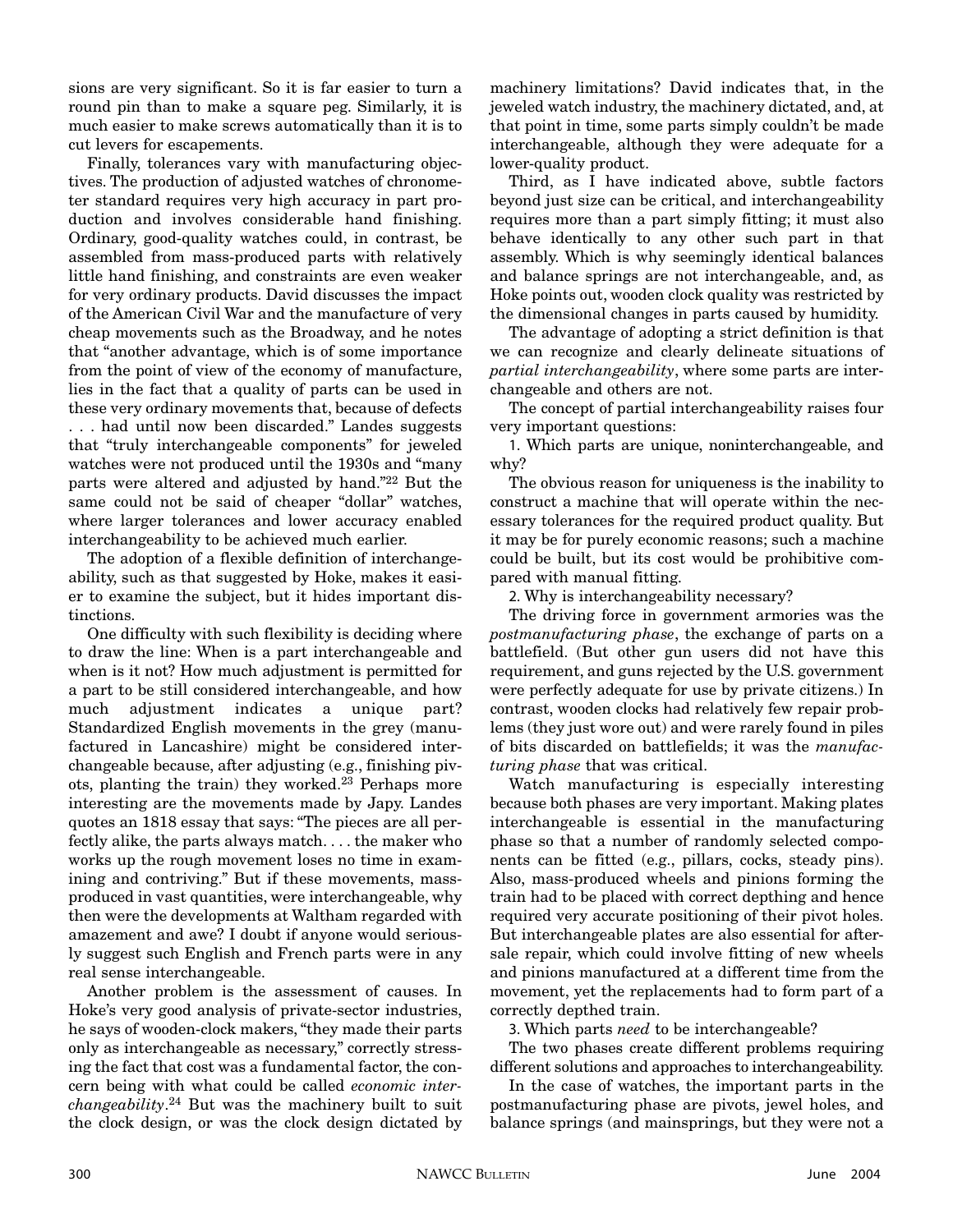major problem). These parts have the most exacting tolerances and are the most likely causes of failure in use. In contrast, making plates and bridges interchangeable was very important during the manufacturing phase, but such parts were rarely if ever broken or swapped and their postmanufacturing interchangeability is largely irrelevant.

4. To what extent were techniques developed to make parts interchangeable, and to what extent were techniques developed to overcome the *lack* of interchangeability?

By recognizing that some parts were unique and examining their production and use, we can usefully classify and compare different processes. For example, David's explanation of the Record and jewel setting makes it clear that some tools and many gauges were explicitly designed with unique parts in mind.

David's concept of interchangeability matches the strict definition given above. One example is that David repeatedly comments on the advantage of a small number of standard calibers or models, not only because doing so enabled completely separate case manufacture but also because it enabled the available capital to be focused on fewer (and hence better and more complete) machines. He notes that an attempt by Elgin to produce a nonstandard caliber failed because of the difficulty in getting cases made for it.

Indeed, David implicitly pays particular attention to my fourth question relating to partial interchangeability—to what extent were techniques developed to make parts interchangeable, and to what extent were techniques developed to overcome the *lack* of interchangeability?

#### **Conclusions**

This case study clearly demonstrates the advantages, and indeed the necessity, of using a strict definition of interchangeability. First, there is no doubt that watch manufacturers took such a view, recognizing that some parts were not interchangeable and taking complex and sophisticated measures to compensate for this lack of interchangeability. Further, by taking a rigorous approach we are forced to examine interchangeability very carefully, identifying situations of partial interchangeability, and investigating the processes developed for noninterchangeability as well as for interchangeability. Finally, we have seen that the time when interchangeability is needed—during manufacture and/or after sale—can be a significant factor.

In contrast, a loose definition that allows "interchangeable" parts to be adjusted and fitted can result in such important distinctions being missed and could lead to a less than adequate understanding of manufacturing processes.

#### Notes and References

<sup>1</sup> Jacques David, *Rapport a la Societe Intercantonale des Industries du Jura sur la fabrication de l'horlogerie aux* *Etats-Unis* (Saint-Imier: Compagnie des Montres Longines Francillon, 1992). The translation, *American and Swiss Watchmaking in 1876: Reports to the Intercantonal Committee of Jura Industries on the Manufacture of watches in the United States*, is available from www.watkinsr.id.au or by email to books@watkinsr.id.au.

- <sup>2</sup> For example, Charles Moore, *Timing a Century* (MA: Harvard University Press, 1945) and David Landes, *Revolution in Time* (MA: Harvard University Press, 1983 and 2000). Both quote from a speech reprinted in *La Nationale Suisse*, November 17, 1876. Also, Favre-Perret wrote *Rapport presente au haut conseil federal sur l'industrie de l'horlogerie, Exposition de Philadelphie 1876* (Winterthur, 1877). I do not know if this has been printed.
- <sup>3</sup> The following is derived from the biography (by Jacqueline Henry Bédat) and history of the manuscript (by Jean-Marc Barrelet) prefacing the 1992 Longines facsimile edition, and from André Francillon *Histoire de la fabrique des Longines* (Saint-Imier: Companie des Montres Longines Francillon, 1947).
- <sup>4</sup> It is sometimes forgotten that the Swiss watchmaking industry was a massive part of the country's economy and, indeed, almost the sole source of income for much of the Jura and Geneva. Consequently, a crisis in the watchmaking industry threatened the entire population of Switzerland. In contrast, though watchmaking was important in the United States and England, it was a minor part of the economies of those countries, and utterly dwarfed by other industries.
- <sup>5</sup> At least two copies have survived. André Francillon's *Histoire de la fabrique des Longines* reproduces the last page of a copy of the first report signed by David and a drawing of a screw-cutting lathe. Both the pagination and drawing details are different from the facsimile published by Longines, but the handwriting is similar and David may have penned both. I presume this other copy still exists.
- <sup>6</sup> Most notably, Charles Moore, *Timing a Century* and Michael Harrold, *American Watchmaking* (Columbia, PA: NAWCC, 1984).
- <sup>7</sup> The theory of epicycliod gearing had been known since a treatise by de La Hire in 1694, but the difficulty of shaping small watch wheels meant that correct teeth forms were almost never used; epicycloidal addenda were approximated by guesswork based on bay leaves and thumbs or replaced by circular addenda; see, for example, Charles Higginbotham, *Precision Time Measures* (Chicago: Hazlitt and Walker, 1913), Louis & Samuel Levin, *Practical Benchwork for Horologists* (Los Angeles: Horology, 1938), and George Daniels, *Watchmaking* (London: Sotheby, 1981). Tarasov in *Technology of Watch Production* (Jerusalem: Israel Program for Scientific Translations, 1964) admits that the "reason for the replacement of the epicycloids by circular arcs in gearwheel teeth lies in the difficulty of producing milling cutters of epicycloidal contour." The description by David is the only "practical" method for making epicycloidal cutters that I have read.
- <sup>8</sup> Donald Hoke, *Ingenious Yankees—The Rise of the American System of Manufactures in the Private Sector* (New York: Columbia University Press, 1990). Most but not all of the chapter on watchmaking is reproduced in Donald Hoke, *The Time Museum Historical Catalogue of*